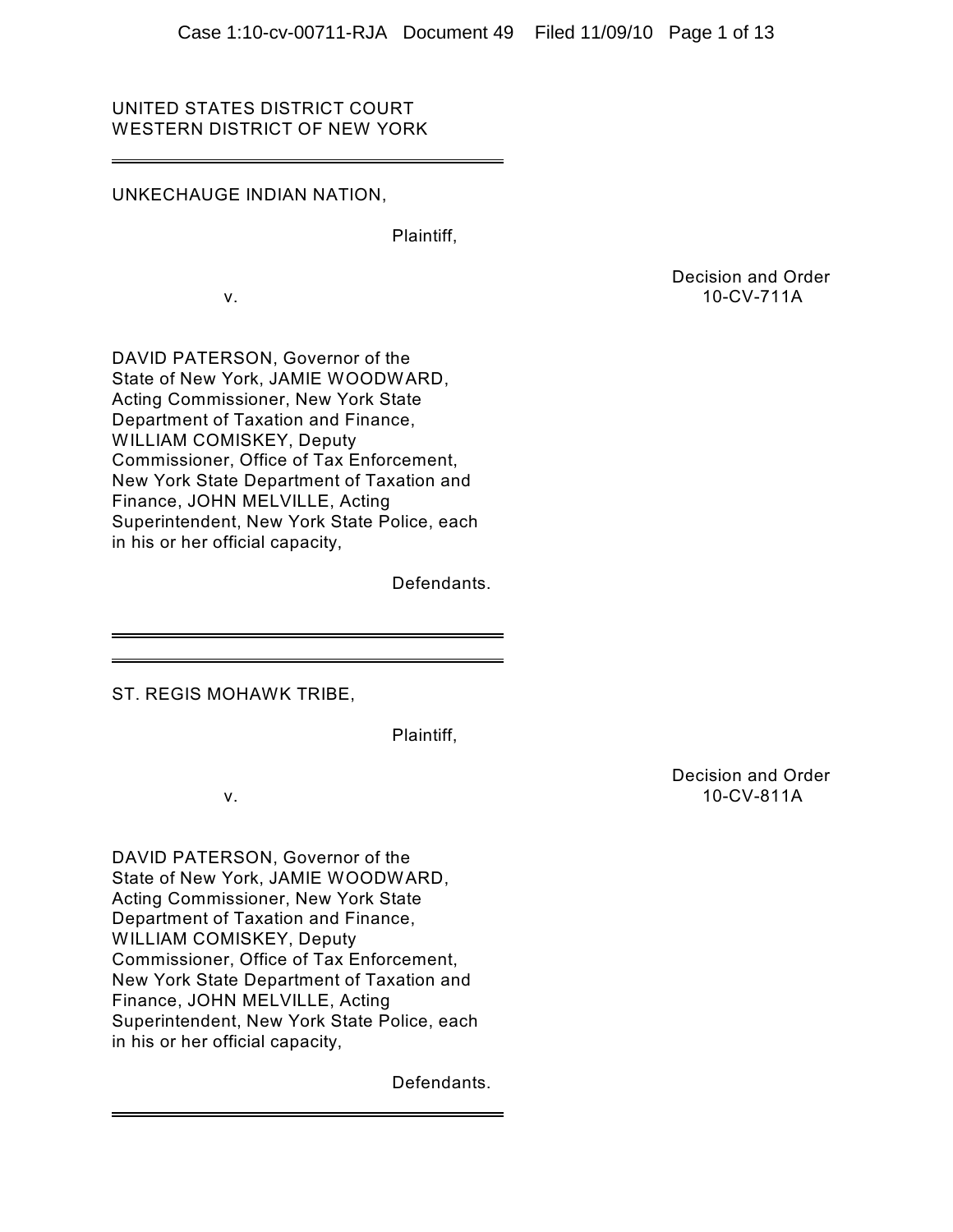# **INTRODUCTION**

Currently before this Court are motions by the St. Regis Mohawk Tribe ("Mohawk Tribe" or "Tribe") and the Unkechauge Indian Nation ("Unkechauge Nation" or "Nation") for a preliminary injunction enjoining the implementation of certain amendments to the New York State tax law relating to the taxation of cigarettes sold by reservation retailers. In addition, the Unkechauge Nation requests that this Court order the defendants to participate in court-ordered mediation. Defendants oppose both motions and seek to opt out of this Court's mediation program.

For the reasons stated, the Court: (1) denies the motions for a preliminary injunction; (2) grants a stay pending appeal; and (3) denies the mediation-related motions without prejudice to renew after appeal.

# **BACKGROUND**

### **A. St. Regis Mohawk Tribe**

The St. Regis Mohawk Tribe is a federally-recognized Indian tribe located in northern New York, along the St. Lawrence River and the Canadian border. The Tribe's current reservation constitutes 14,000 acres spanning Franklin and St. Lawrence Counties. There are currently 141 registered tribal businesses, 30 of which are cigarette retailers that employ 417 local residents.

The Tribe has adopted a regulatory system to control cigarette prices while generating income to pay for essential government services. Tobacco retailers must be tribal members licensed by the Mohawk Tribe. All cigarettes sold by licensed retailers must bear a tribal tax stamp. The cost of the stamp varies depending on the tobacco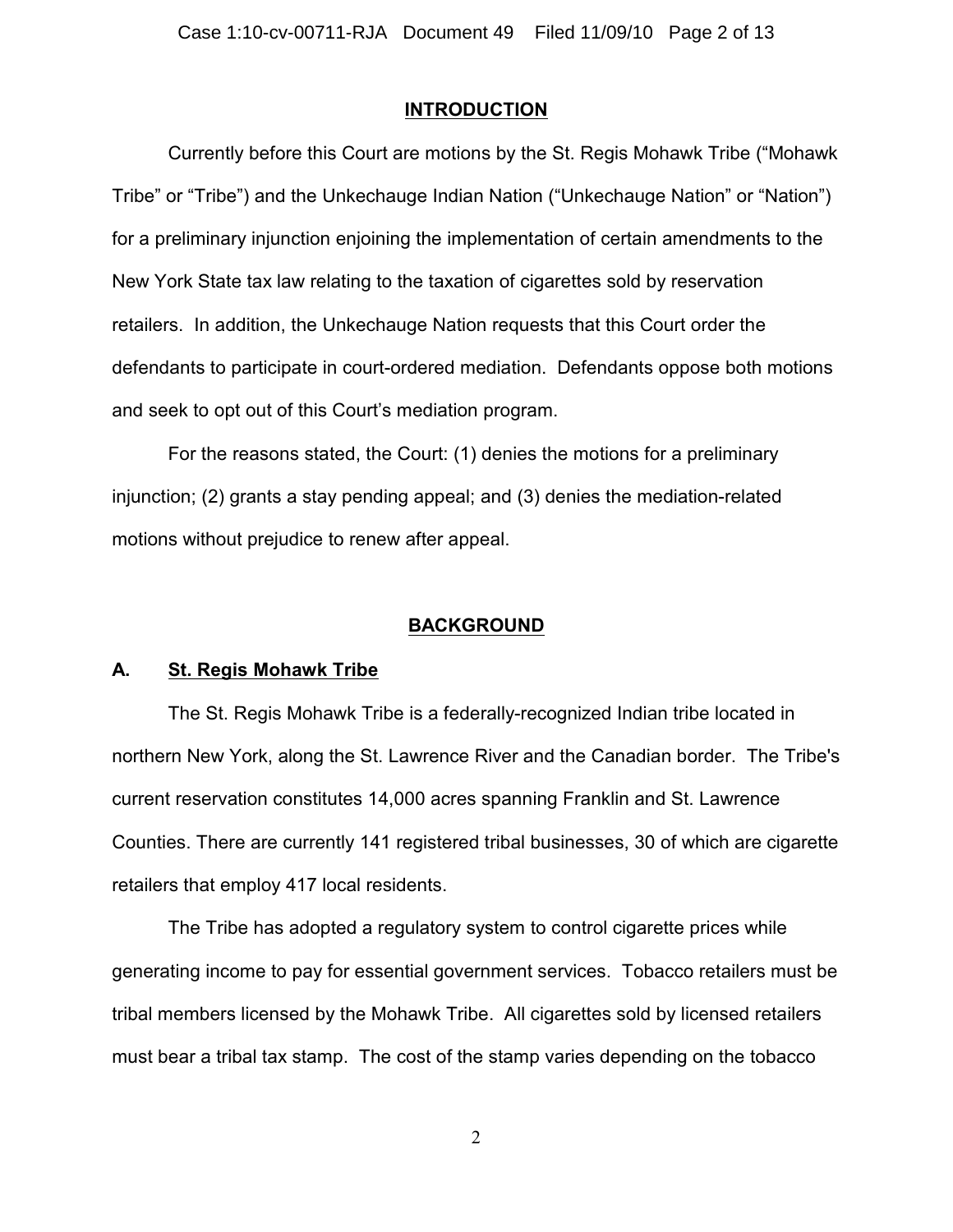product. The Tribe has also enacted legislation that requires a certain markup over invoiced cost per carton of tobacco product. The failure to abide by this minimum pricing regime can result in fines or suspensions of the offender's license to do business on the reservation. Tribal regulations also prohibit internet sales and tobacco sales to minors.

The Tribe has established a compliance department that is responsible for enforcement of the tobacco regulations. The compliance department consists of four employees who assess and collect fees associated with taxes, fines and penalties. The Tribe does not currently regulate transactions between the reservation retailers and state wholesalers. That relationship is strictly market-based. Nor does the Tribe currently regulate transactions between retailers and consumers. The Tribe's interest is limited to ensuring that cigarettes sold by reservation retailers bear a tribal stamp and are sold at a minimum price. In 2008, the Tribe collected \$2 million in fees from sales of tobacco products which were used by the Tribe to support governmental programs and services.

## **B. Unkechauge Indian Nation**

The Unkechauge Nation is a sovereign nation of Indians residing on a 55-acre parcel of land on eastern Long Island, New York. The Nation is governed by a Tribal Council. The Tribal Council regulates the tobacco trade through a licensing regime and by Tribal Resolutions. Before opening a tobacco retail business, Unkechauge Nation members must first obtain a license from the Tribal Counsel. Additionally, the Unkechauge Nation requires that any wholesaler doing business with tribal retailers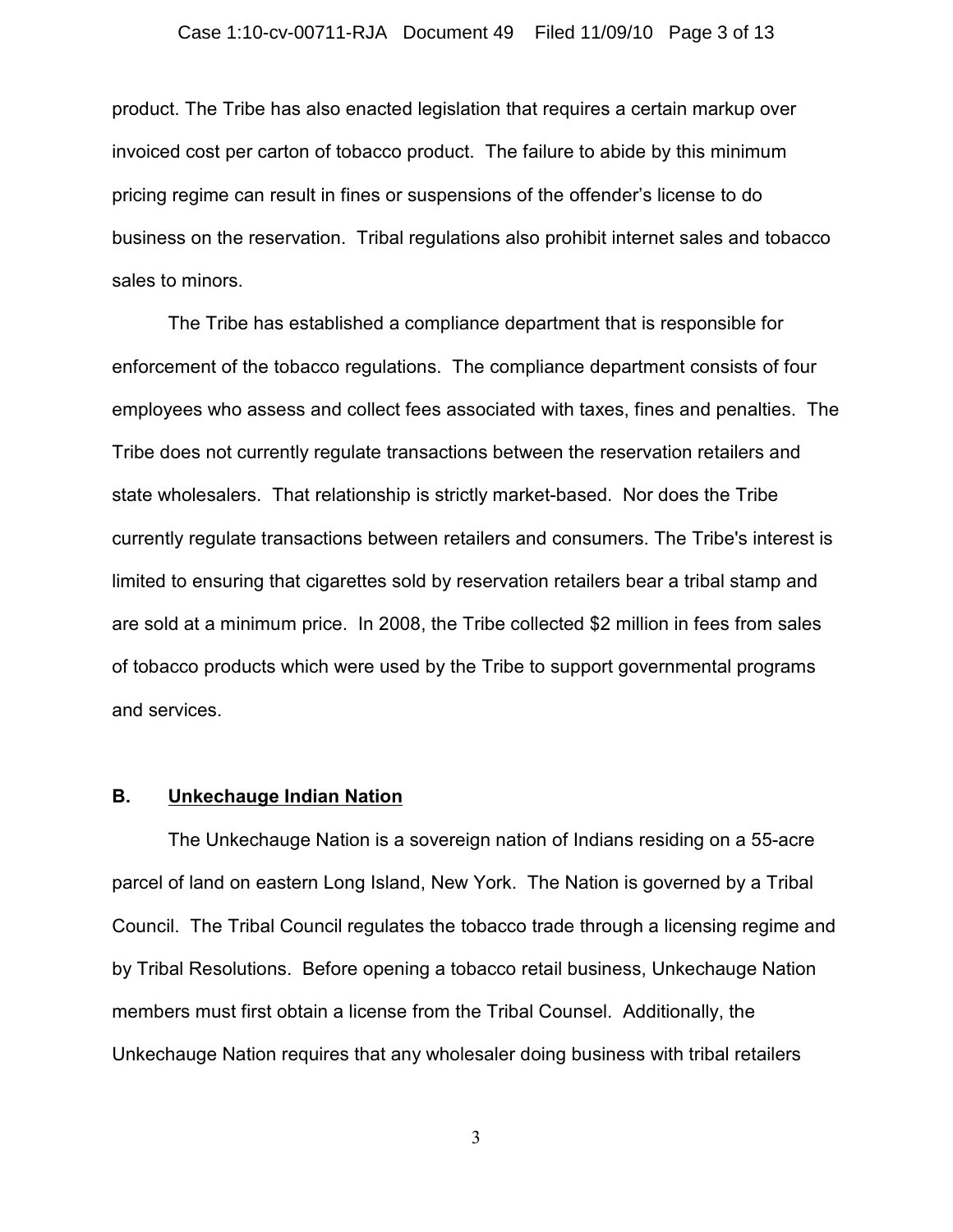#### Case 1:10-cv-00711-RJA Document 49 Filed 11/09/10 Page 4 of 13

also obtain a license to do so from the Tribal Council. The Nation's sole economic industry is retail tobacco sales. Like the Mohawk Tribe, the Unkechauge Nation levies its own tribal tax on cigarettes sold by Nation retailers. The Unkechauge levies a \$1.00 per carton tribal tax. According to the Nation, there is considerable demand for their cigarettes because that \$1.00 per carton tax pales in comparison to the \$4.35 per pack New York State cigarette tax. The Nation notes that New York City levies its own \$1.50 per pack tax, which provides New York metropolitan residents with an incentive to travel to the reservation to avoid paying City and State cigarette taxes.

#### **C. 2010 New York Tax Law Amendments**

The background and history of New York's effort to tax reservation tobacco retailers and the 2010 New York tax law amendments is set forth in this Court's decision in *Seneca Nation of Indians v. Paterson*, Dkt. No. 10-cv-687A, at Item 87, 2010 WL 4027796 (Oct. 14, 2010) (hereinafter "*Seneca Nation*" decision), denying a similar motion for a preliminary injunction made by the Seneca Nation of Indians and the Cayuga Indian Nation. Familiarity with the *Seneca Nation* decision and with the new tax scheme is assumed. Briefly, on June 21, 2010, the New York Legislature amended N.Y. Tax Law § 471 and § 471-e. The amendments increase the cigarette tax from \$2.75 to \$4.35 per pack. N.Y. Tax Law § 471(1). The following day, on June 22, 2010, the New York State Department of Taxation and Finance adopted an "emergency rule" to implement the amendments. *See* 20 N.Y.C.R.R. § 74.6. Together, the 2010 amendments and the emergency rule (collectively referred to herein as the "tax law amendments" or "amendments") seek to set forth a system for collecting taxes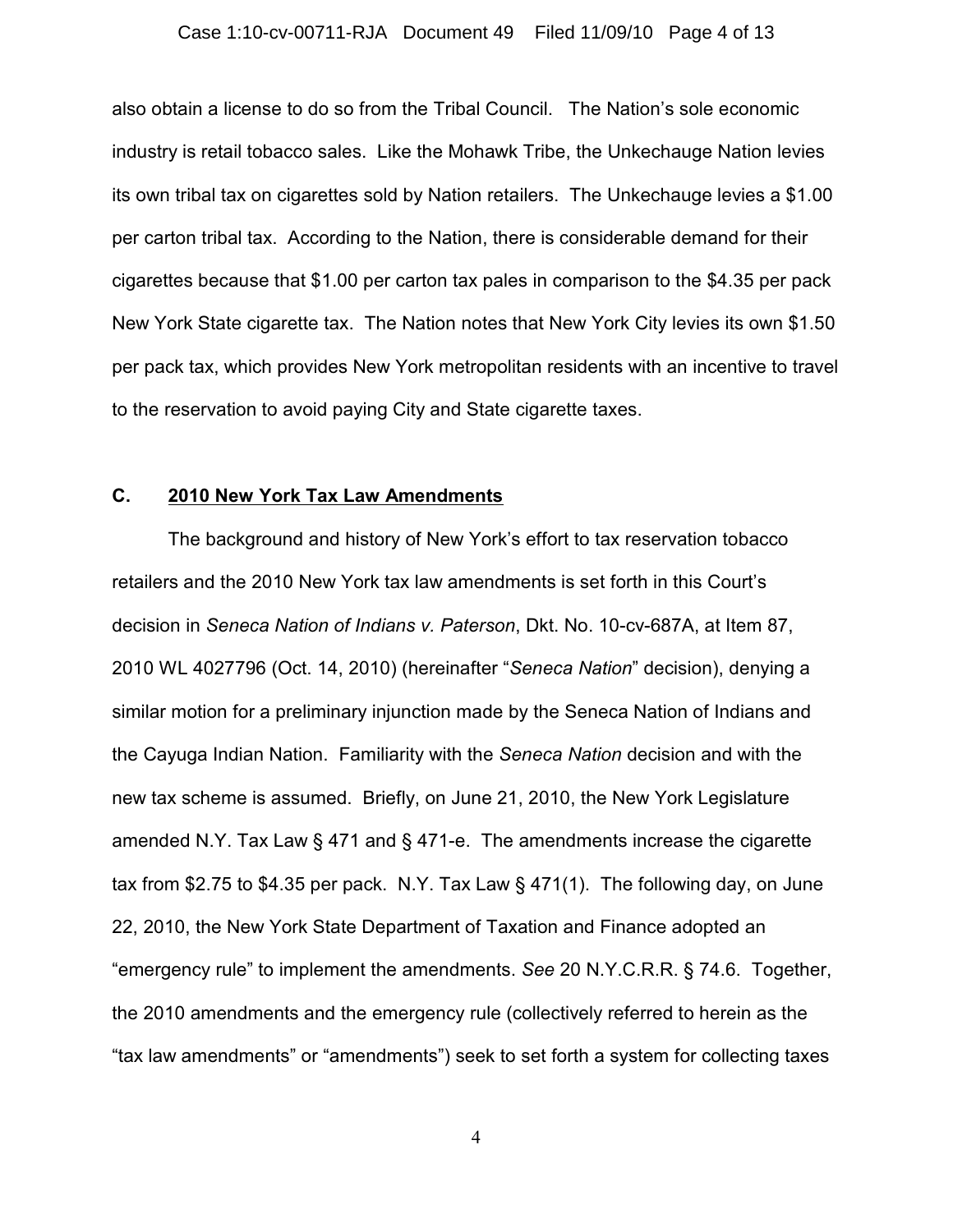on sales made by Indian cigarette retailers to nonmembers while at the same time attempting to balance the right of Indian members to obtain cigarettes tax free for their use and enjoyment on reservation territory. It is the validity of those tax law amendments that is at issue in this motion.

The amendments contemplate two alternative statutory mechanisms by which Indian nations and their members may obtain a limited quantity of tax-exempt (albeit New York State tax stamped) cigarettes: (1) an "Indian tax exemption coupon system" and (2) a "prior approval" system.<sup>1</sup> See N.Y. Tax Law § 471(1). Both systems are discussed in detail in this Court's *Seneca Nation* decision. Nations desiring to participate in the coupon system are required to make an annual election to participate by August  $15<sup>th</sup>$  of each year. Because the August  $15<sup>th</sup>$  deadline for 2010 passed shortly after the amendments were enacted, the State defendants have represented to this Court that the State would entertain belated coupon election decisions by tribes for this first year. In the absence of an election to participate in the coupon system, the prior approval system governs by default.

Plaintiffs seek to enjoin implementation of the amendments asserting that they impose an undue burden on the right of tribal sovereignty and, if permitted to take effect, the amendments will cause irreparable injury to their members. The State defendants oppose the motion for injunctive relief asserting that the majority of issues raised by the plaintiffs in this case have already been rejected by this Court in the

 $1$  A third alternative is also available whereby an Indian nation and the State enter into an agreement as to the distribution of tax-exempt cigarettes. Neither plaintiff has elected to pursue this option.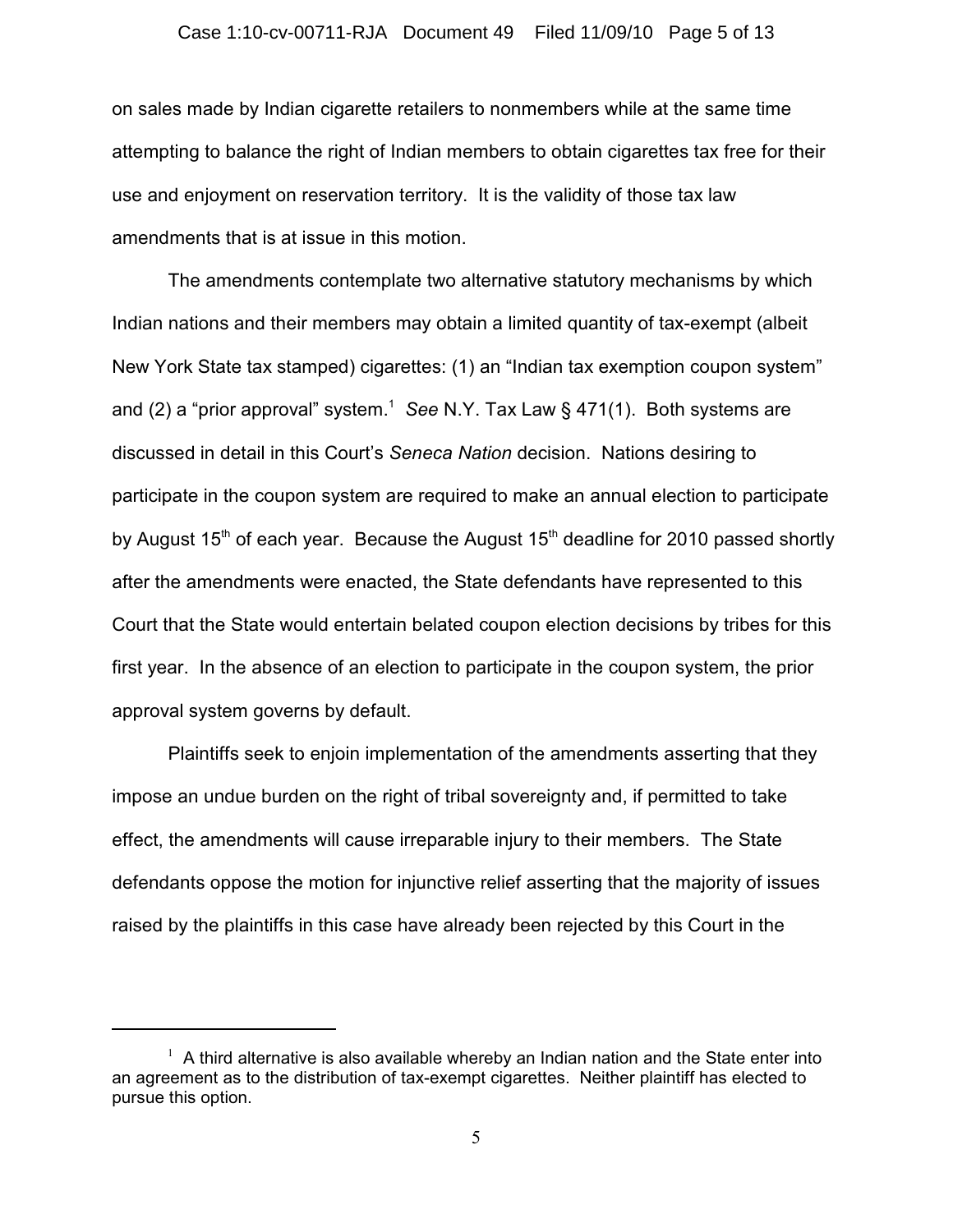*Seneca Nation* case. As to arguments not already decided, the State defendants assert that the arguments lack merit.

## **DISCUSSION**

## **I. Preliminary Injunction Standard**

As this Court has recently held in *Seneca Nation* and in *Red Earth, LLC v. United States*, 10-cv-530A, \_\_\_ F. Supp.2d \_\_\_, 2010 WL 3061103 (W.D.N.Y. July 30, 2010), injunctive relief is an extraordinary remedy that should not be granted unless the movant has made a clear showing that he is entitled to such relief. To obtain a preliminary injunction, the moving party must establish: (1) irreparable harm and (2) either (a) a likelihood of success on the merits, or (b) sufficiently serious questions going to the merits of its claims to make them fair ground for litigation, plus a balance of the hardships tipping decidedly in favor of the moving party. *Id.* at \*3 (citing *Monserrate v. New York State Senate,* 599 F.3d 148, 154 (2d Cir. 2010)). However, where, as here, the moving party is seeking to enjoin application of a governmental statute or regulation, the movant must demonstrate a "likelihood of success on the merits" to obtain injunctive relief. *Monserrate*, 599 F.3d at 154; *Grand River Enterprise Six Nations, Ltd. v. Pryor*, 481 F.3d 60 (2d Cir. 2007); *Brooklyn Legal Servs. Corp. v. Legal Servs. Corp.*, 462 F.3d 219, 225 (2d Cir. 2006). Injunctive relief enjoining a governmental regulation cannot be obtained by meeting the lesser "sufficiently serious questions" and "balance of the hardships" standard. *Id*. Additionally, the movant must show that granting a preliminary injunction is in the public interest. *Winter v. Natural Res. Defense Council, Inc.*, \_\_\_ U.S.\_\_\_, 129 S.Ct. 365 (2008).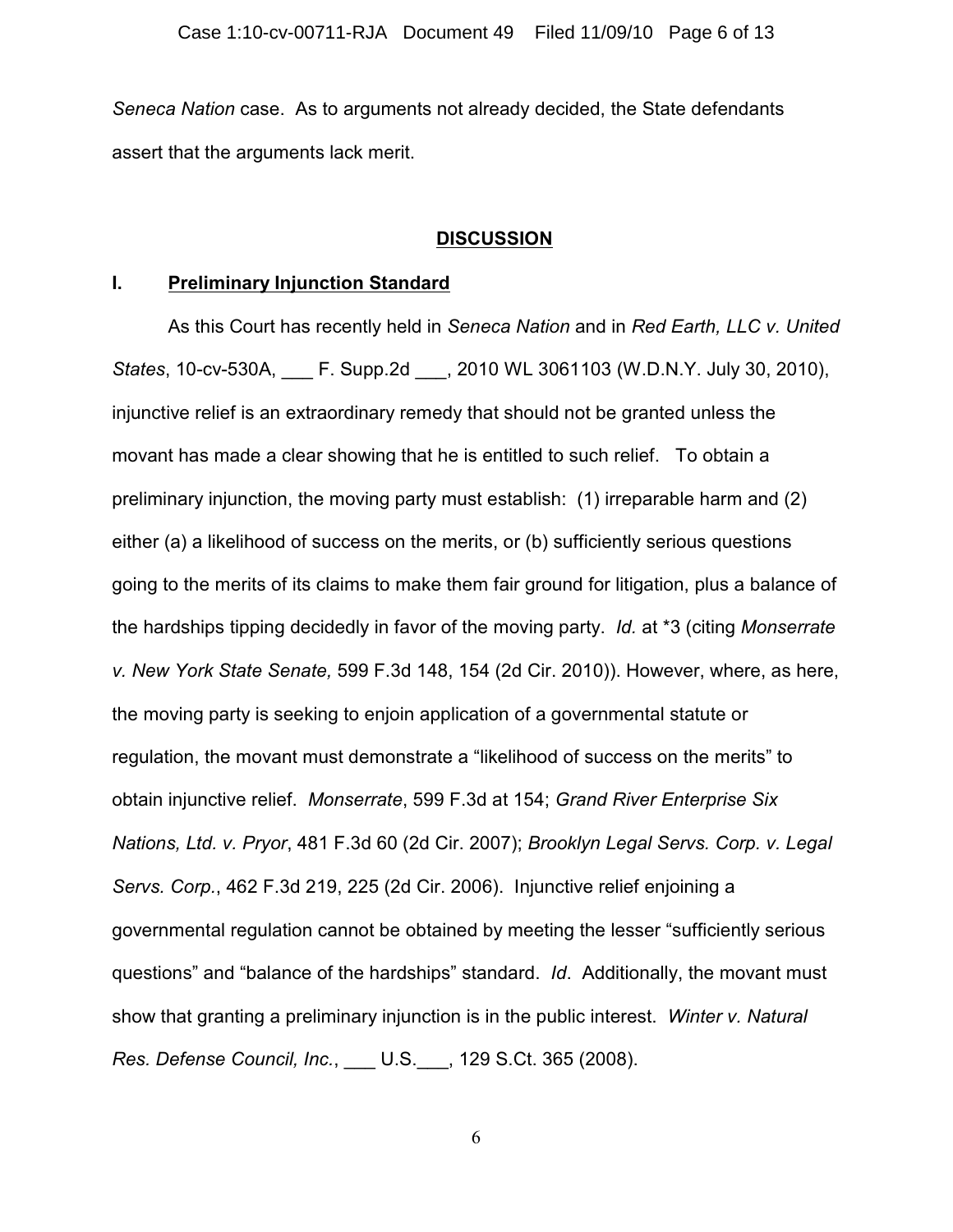## **II. Likelihood of Success on the Merits**

To obtain the relief they seek, plaintiffs must demonstrate a likelihood of success on the merits of their claims. Plaintiffs assert that the tax law amendments impose an impermissible burden on their right of tribal sovereignty and will deny individual tribal members their right to obtain tax-free cigarettes. Many of the arguments raised by the plaintiffs are arguments that were raised in the *Seneca Nation* case and rejected by this Court. For example, plaintiffs argue that the coupon and prior approval systems impermissibly burden their right of sovereignty because they require tribes to become involved in the business of allocating tax-exempt cigarettes (in the case of the prior approval system) or allocating coupons (in the case of the coupon system). For the reasons stated in this Court's *Seneca Nation* decision, this Court finds that the prior approval system does not require the plaintiffs to become involved in the allocation of tax-exempt cigarettes. Tribes have the option of doing nothing and permitting the allocation of tax-exempt cigarettes to be governed by free-market forces.

Plaintiff Mohawk Tribe argues that even if the prior approval system does not impose an undue burden on the right of tribal sovereignty, the coupon system does do so and therefore the statute is invalid because the provisions are not severable. Assuming *arguendo* that the coupon system does impose an impermissible burden on the right of tribal sovereignty, the statue is not invalid. Tribes desiring to avoid that burden have the option to decline participating in the coupon system in favor of the prior approval system which, for the reasons stated in *Seneca Nation*, does not impose an impermissible burden. Contrary to the plaintiffs' position, the provisions are severable because the statute expressly contemplates that the two systems are mutually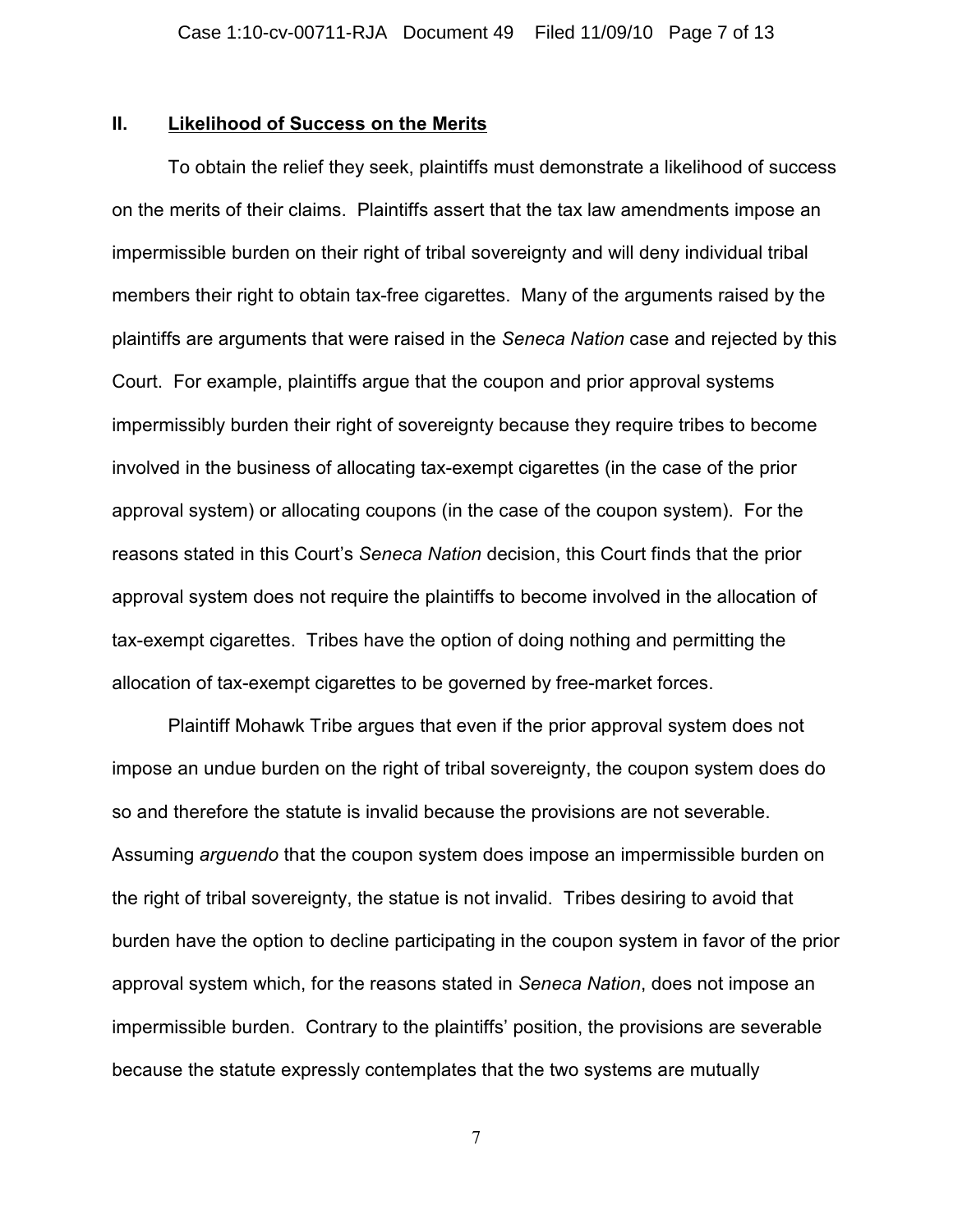### Case 1:10-cv-00711-RJA Document 49 Filed 11/09/10 Page 8 of 13

exclusive. In any given year, a tribe can either participate in the coupon system or the prior approval system, but not both. If a tribe feels that the burden imposed under the coupon system is unacceptable, it has the option to avoid that burden completely by choosing the prior approval system. In other words, the fact that the statute provides the plaintiffs with the option to participate in a system (*i.e.,* the coupon system) that may impose a burden on the right of tribal sovereignty does not render the statute invalid where, as here, the statute also provides the tribes with an avenue to avoid that burden completely–the prior approval system. Because the statute provides a means for tribes to avoid any burden on their right to tribal sovereignty, the statue is valid.

Plaintiffs argue that the economic consequences that they will suffer under the tax law amendments will interfere with their ability to provide governmental services to their members. For example, the Unkechauge Nation asserts that tobacco retail sales represent the Nation's sole economic activity and if that industry is taken away, members will suffer dire economic consequences. However, as this Court noted in

## *Seneca Nation:*

*Moe* and *Colville* make clear that the Nations' right to tribal selfgovernment is not impeded by New York's decision to impose a taxcollection duty on sales by Indian retailers to nonmembers, even if that decision carries with it the inevitable consequence that the Nations' coffers will suffer as a result of lost cigarette sales. New York State can require reservation cigarette sellers to collect excise taxes on behalf of the State for sales made to nonmembers. *See also Oklahoma Tax Comm'n v. Citizen Band Potawatomi Indian Tribe of Oklahoma*, 498 U.S. 505, 513 (1991) ("[T]he doctrine of tribal sovereign immunity does not prevent a State from requiring Indian retailers doing business on tribal reservations to collect a state-imposed cigarette tax on their sales to nonmembers of the Tribe."); *California State Bd. of Equalization v. Chemehuevi Indian Tribe*, 474 U.S. 9, 12 (1985) (holding that where "the legal incidence of California's cigarette tax falls on the non-Indian consumers of cigarettes purchased from respondent's smoke shop, [the State has the right to] require [the smokeshop] to collect the tax on [the State's] behalf.").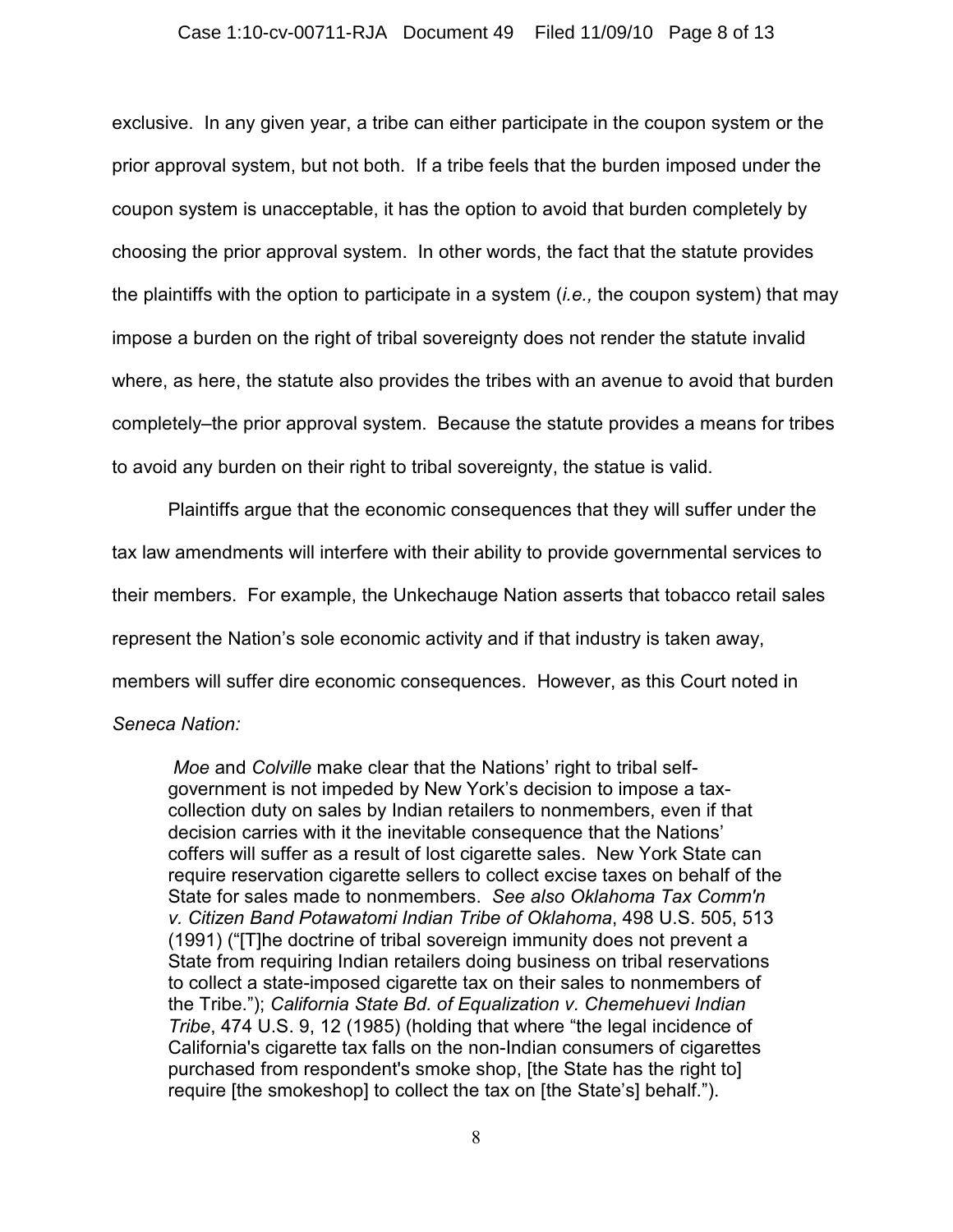#### Case 1:10-cv-00711-RJA Document 49 Filed 11/09/10 Page 9 of 13

 Thus, there is no violation of tribal sovereignly merely because New York's tax law amendments will have adverse economic consequences for the tribes and their members. The tribes assert that the tax law amendments will provide New York with an interest-free loan, and that the prior approval system will encourage wholesalers to "hoard" the tax-free cigarettes, thereby depriving tribal members of the opportunity to obtain tax free cigarettes. Those argument are rejected for the reasons stated in the *Seneca Nation* decision.<sup>2</sup>

The Unkechague Nation argues that the tax law amendments are tantamount to a taking of its property in violation of the Fifth Amendment. The Nation argues that the tax law amendments will cause it to lose its \$1.00 per carton tribal tax and that interference with the tribal tax amounts to a taking in violation of the Fifth Amendment. Additionally, the Nation argues that the prepayment obligation of the new tax amendments (*i.e.*, requiring the Nation's retailers to prepay the state tax imposed upon the non-members via a tax stamp) also amounts to a Fifth Amendment taking because it constitutes an "interest free" loan to the State. These arguments are the same arguments previously rejected by this Court in *Seneca Nation*, merely restated as Fifth Amendment claims. For the reasons previously stated in *Seneca Nation*, those argument are rejected.

The Mohawk Tribe argues that the State cannot impose any cigarette tax collection system on Indian tribes when it has not imposed a similar system on other tax-exempt entities, such as the U.S. military and diplomatic missions. The tax law

 $2$  The Court recognizes that another federal district court recently reached a different conclusion as to those same arguments, *see Oneida Indian Nation v. Paterson*, 10-cv-1071 (N.D.N.Y. Oct. 14, 2010) (Hurd, J.), but this Court disagrees with those conclusions for the reasons stated in *Seneca Nation*.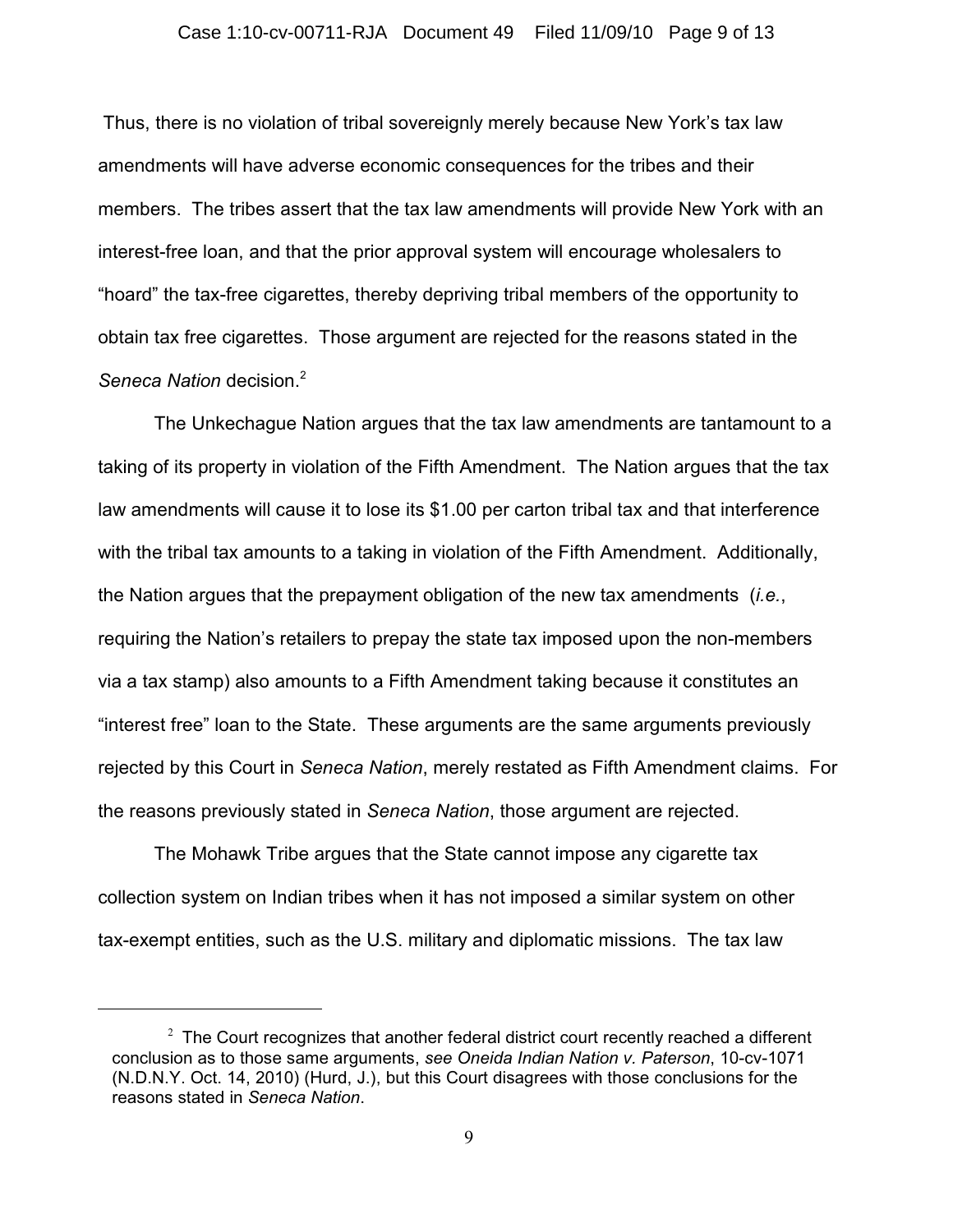#### Case 1:10-cv-00711-RJA Document 49 Filed 11/09/10 Page 10 of 13

amendments specifically exclude taxes for "cigarettes sold to or by the United States of America or any of its agencies or instrumentalities," including the military. *See* 20 N.Y.C.R.R. § 76.2(a)(1). The regulations also exclude "[d]iplomatic missions and diplomatic personnel" from the cigarette tax. *Id.* § 76.4(a). The Mohawk Tribe argues that these provision violate the Equal Protection Clause because they impose a probable-demand limitation on Indian tribes but not other governmental entities.

To survive equal protection scrutiny, there must be a "rational basis" for the differential treatment. *See FCC v. Beach Communications, Inc.*, 508 U.S. 307, 313 (1993) (stating that a classification "must be upheld against [an] equal protection challenge if there is any reasonably conceivable state of facts that could provide a rational basis for the classification"). Rational-basis review applies here because fundamental rights are not implicated. *See City of Cleburne v. Cleburne Living Center, Inc.*, 473 U.S. 432, 439-40 (1985); *Decatur Liquors, Inc. v. District of Columbia*, 478 F.3d 360, 363 (D.C. Cir. 2007).

When legislation is reviewed for a rational basis, "courts are quite reluctant to overturn governmental action on the ground that it denies equal protection of the laws." *Gregory v. Ashcroft*, 501 U.S. 452, 470-71 (1991) (internal quotation marks omitted). The Supreme Court has stated that courts should "not overturn such a [law] unless the varying treatment of different groups or persons is so unrelated to the achievement of any combination of legitimate purposes that we can only conclude that the legislature's actions were irrational." *Vance v. Bradley*, 440 U.S. 93, 97 (1979). Furthermore, the Supreme Court has emphasized that under rational basis review, legislatures are allowed to act incrementally: the Equal Protection Clause "does not compel . . . [l]egislatures to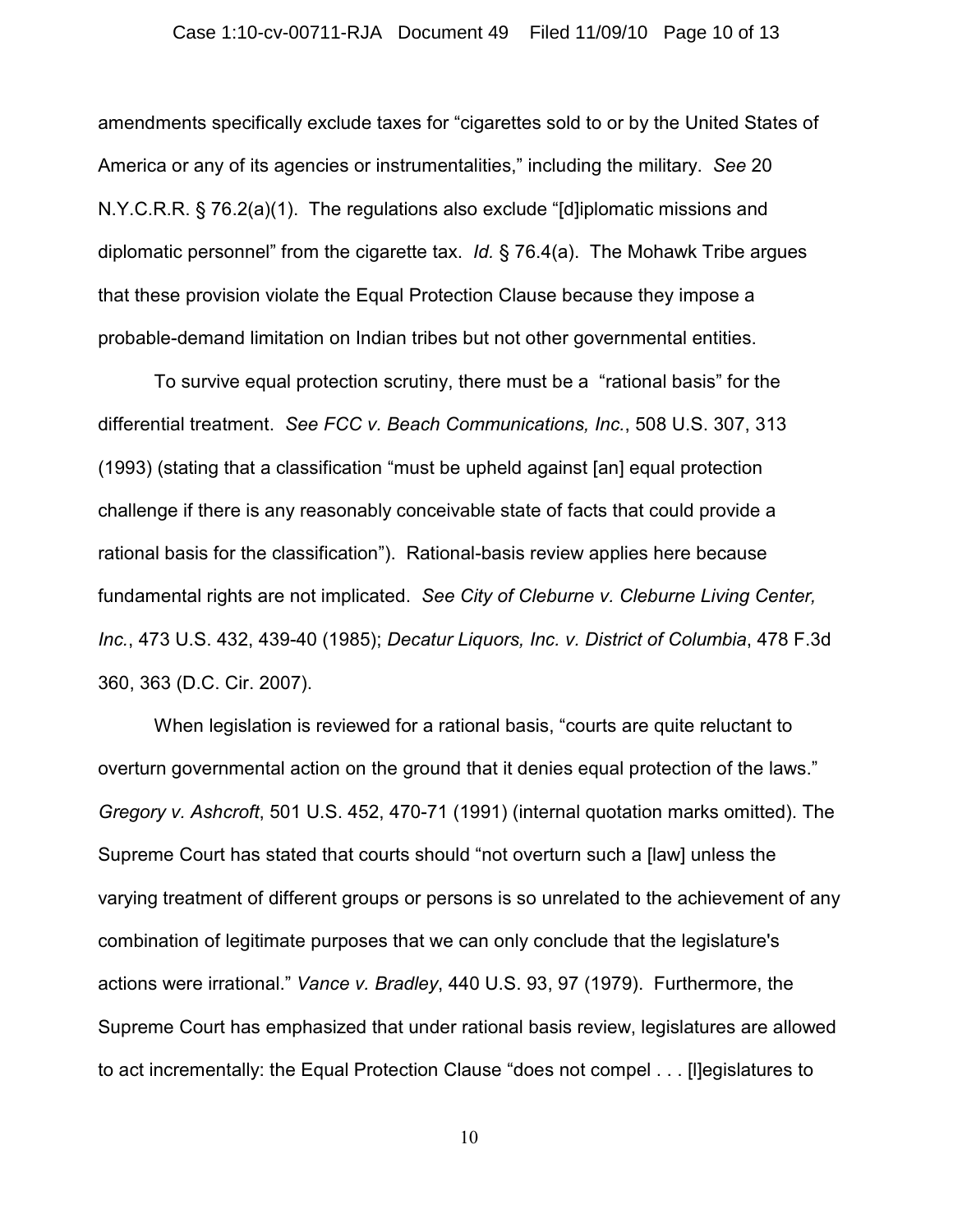#### Case 1:10-cv-00711-RJA Document 49 Filed 11/09/10 Page 11 of 13

prohibit all like evils, or none. A legislature may hit at an abuse which it has found, even though it has failed to strike at another." *United States v. Carolene Prods. Co.*, 304 U.S. 144, 151 (1938). Rational-basis review in equal protection analysis "is not a license for courts to judge the wisdom, fairness, or logic of legislative choices." *FCC v. Beach Communications, Inc.*, 508 U.S. 307, 313 (1993). Nor does it authorize "the judiciary [to] sit as a superlegislature to judge the wisdom or desirability of legislative policy determinations made in areas that neither affect fundamental rights nor proceed along suspect lines." *New Orleans v. Dukes*, 427 U.S. 297, 303 (1976) (per curiam). For these reasons, a classification neither involving fundamental rights nor proceeding along suspect lines is accorded "a strong presumption of validity." *Heller v. Doe by Doe*, 509 U.S. 312, 319 (1993). "A classification must be upheld against [an] equal protection challenge if there is any reasonably conceivable state of facts that could provide a rational basis for the classification." *Id.* at 320.

The State has articulated a rational basis for the differential treatment. There is little dispute that millions of cartons of untaxed cigarettes are sold each year by tribal reservation retailers – well in excess of the number of cartons purchased solely by tribal members. The Tribe's own cigarette sales data supports that conclusion. The Supreme Court has recognized that States have a legitimate interest in taxing nonmembers who purchase cigarettes at reservation tobacco shops. *See Coleville*, 447 U.S. 161. The fact that most of the untaxed cigarettes sold in New York to non-exempt purchasers are sold by tribal retailers provides a rational basis for treating Indian tribes differently than other tax-exempt entities. Where, as here, there are plausible reasons for the governmental classification, this Court's inquiry is at an end. *See Beach Communications*, 508 U.S. at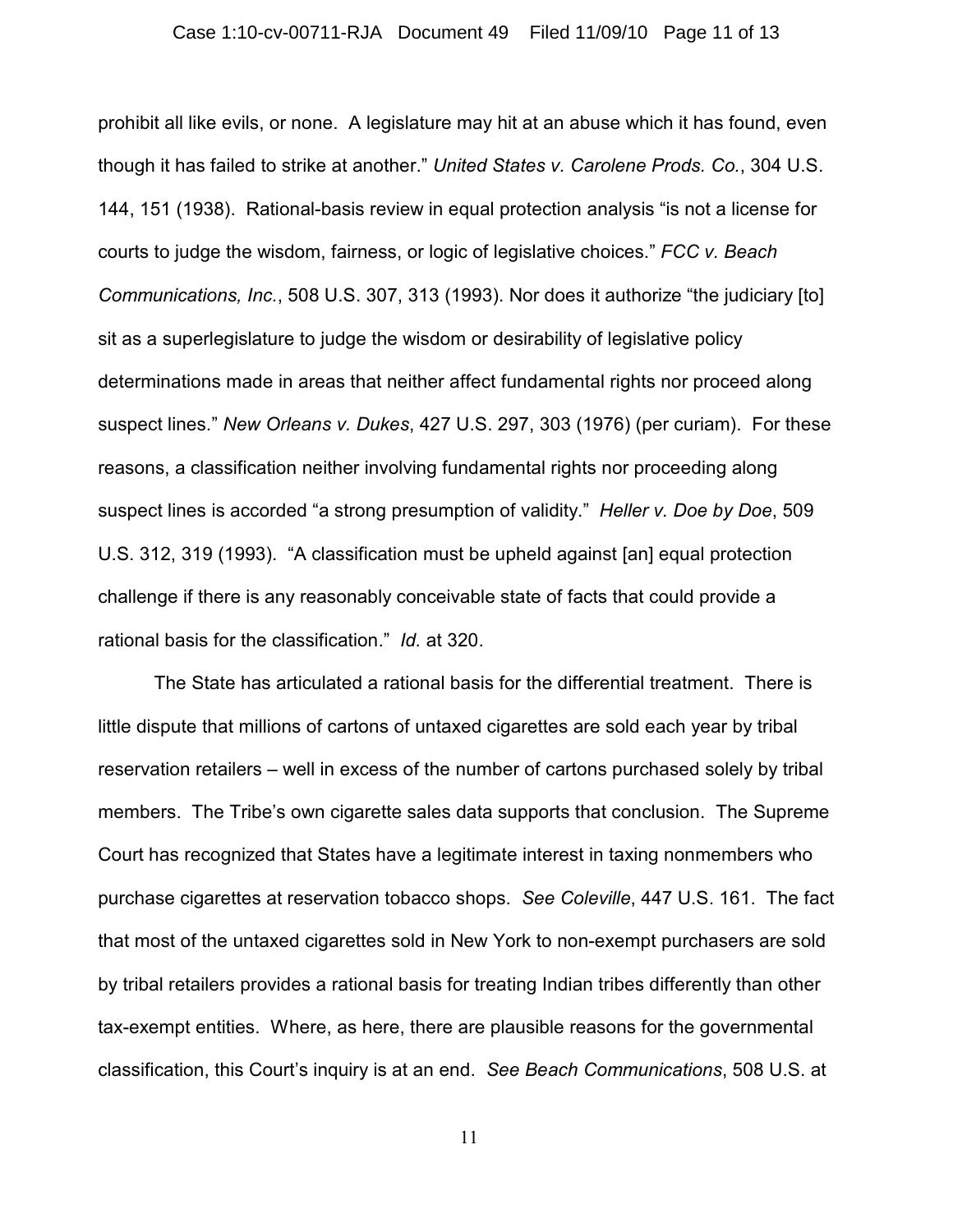313-14 ("Where there are 'plausible reasons' for Congress' action, 'our inquiry is at an end.'"). Therefore, the Mohawk Tribe is not likely to succeed on its equal protection claim.

### **CONCLUSION**

For the reasons stated herein and in this Court's *Seneca Nation* decision, the Court finds that plaintiffs have failed to demonstrate a likelihood of success on the merits of their claims. $3$  As such, plaintiffs' motions for a preliminary injunction are denied. Nevertheless, as this Court did in the *Seneca Nation* case, the Court finds it prudent to grant a stay pending appeal. Plaintiffs have expressed their intent to appeal an adverse ruling. Granting a stay pending appeal is consistent with the action taken by this Court in the *Seneca Nation* case, and will result in *all* Indian tribes in New York State being treated equally pending decision by the Second Circuit on the merits of their claims. Absent a stay, the Court finds that plaintiffs will suffer irreparable injury. *See Seneca Nation of Indians v. Paterson*, 10-cv-687A, at Item 88 (Oct. 14, 2010)(Decision and Order granting stay pending appeal). The Court also finds that a stay pending appeal is in the public interest. *See id.* Finally, the Court finds that the mediation-related motions should be denied without prejudice pending resolution of plaintiffs' appeal. It is doubtful that any court-ordered negotiations would be successful at this juncture in the litigation.

 $3$  Having failed to demonstrate a likelihood of success on the merits of their claims, analysis of irreparable injury and the public interest becomes moot. *See Monserrate v. New York State Senate*, 599 F.3d 148, 154 and n. 3 (2d Cir. 2010) (finding that the plaintiff's failure to establish a likelihood of success on the merits mooted other concerns such as whether irreparable injury had been established and whether an injunction was in the public interest).